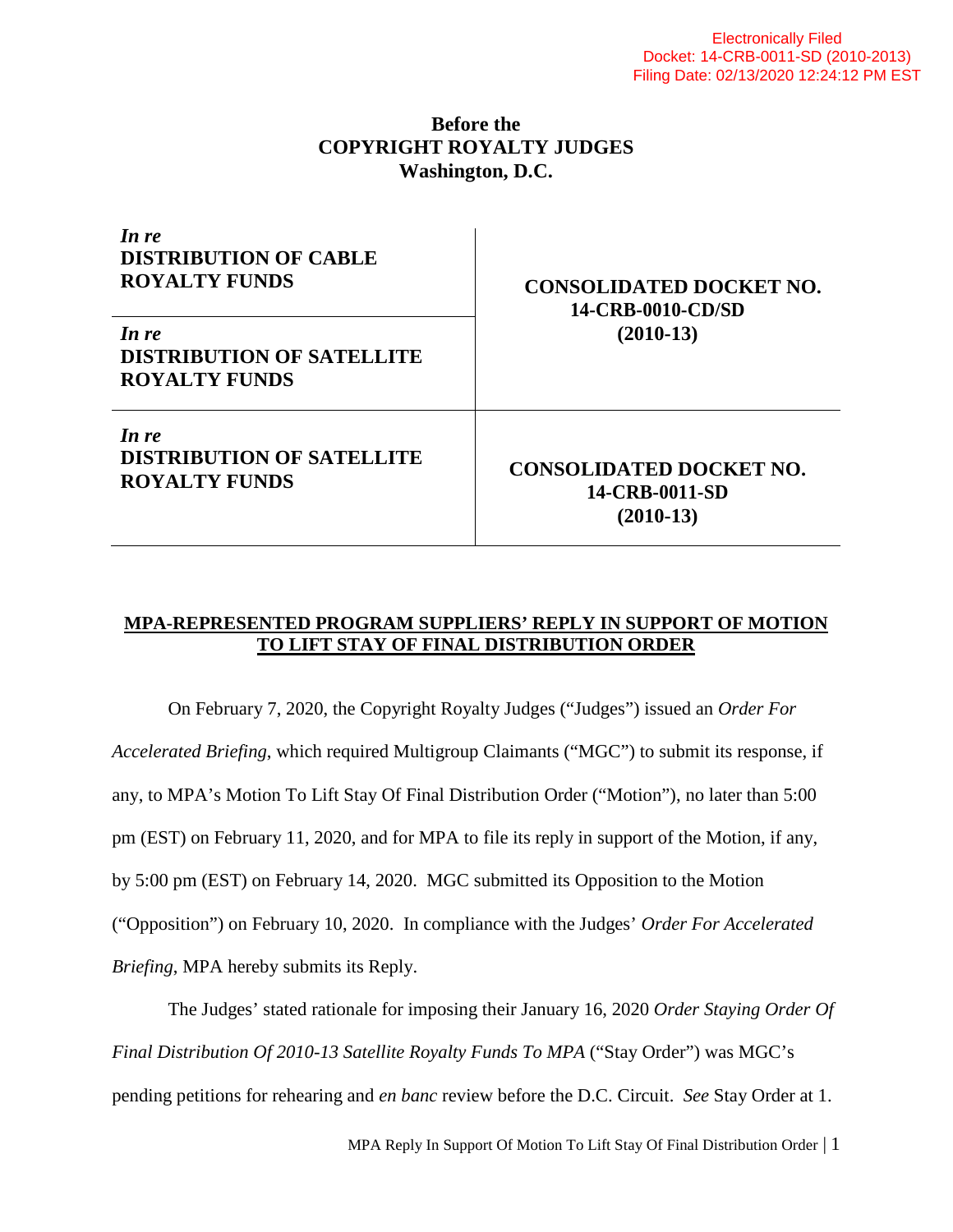The D.C. Circuit issued orders denying both MGC's petitions for rehearing and *en banc* review in Case No. 18-1338 on February 5, 2020. *See* Motion at 1-2 and Exhibit A; *see also* Opposition at 2. Accordingly, the Judges' rationale for imposing the Stay Order no longer exists, and good cause exists for the stay to be lifted and for the royalty distribution to MPA to proceed as the Judges ordered on January 13, 2020. *See Order Granting MPA's Motion For Final Distribution Of 2010-13 Satellite Royalty Funds* at 1-2 (January 13, 2020) ("January 13 Order").

MGC's Opposition does not dispute these key facts, but inexplicably seeks to derail MPA's ordered distribution. MGC asserts a series of vague, unsupported arguments in its Opposition that essentially seek to impose additional conditions beyond the Stay Order and simply protract distribution of funds to MPA. However, as explained below, none of these arguments hold water.

*First,* MGC's unspecified threats of future litigation are not a reasonable basis for the Judges to continue the stay of the June 13 Order. MGC claims that it is "consulting with legal counsel…in order to determine *whether it desires to pursue* the merits of its objections before a court that has jurisdiction to review such objections," and that MGC expects that it *may* come to a decision as to how it will proceed by March 27, 2020. Opposition at 1 (emphasis added). However, MGC's vague contemplated actions — that it *may*, on an *unspecified* future date, in an *unspecified* venue, sue an *unspecified* party, for an *unspecified* claim — do not (and cannot) disturb the resolution of MGC's D.C. Circuit appeal, or the finality of the Judges' Final Distribution Determination in this matter. *See* 83 Fed. Reg. 61683, 61684 (November 30, 2019).

*Second*, MGC has not even met the most basic condition for receiving a final distribution in the Program Suppliers category – filing a motion seeking such a distribution. MGC argues that if the Judges lift the stay and direct the Licensing Division to comply with their January 13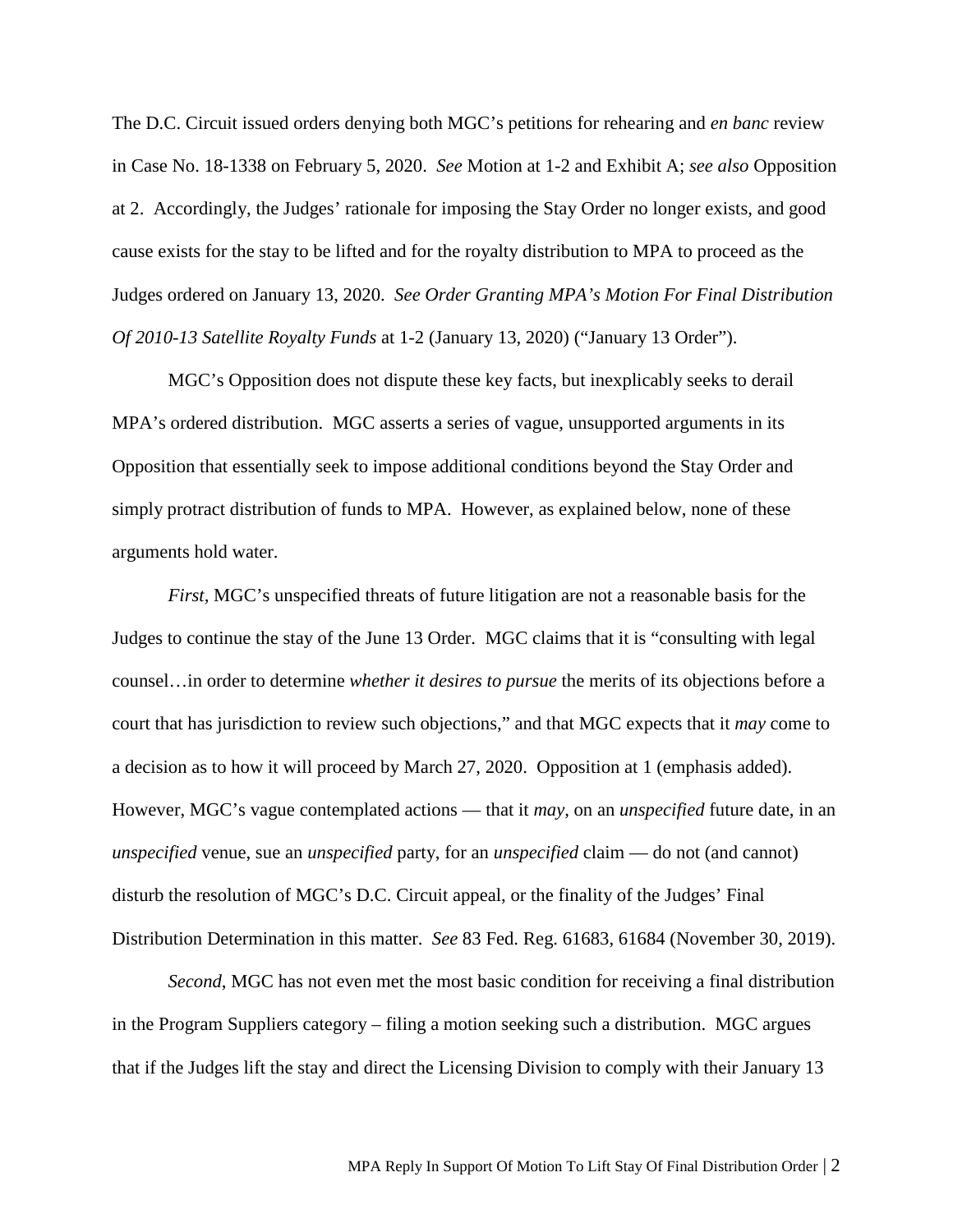Order, they must also issue an order authorizing distribution of royalties to MGC for the Program Suppliers category at the same time. *See* Opposition at 3. However, unlike MPA, MGC has not filed a motion with the Judges seeking a final distribution of its 2010-13 satellite royalties in the Program Suppliers category. "[E]mbedded" or "defensive" requests for relief presented within another pleading "do[] not present the issue for full consideration to the Judges" in the absence of a motion. *See* 78 Fed. Reg. 64984, 64988 n.18 (October 30, 2013). Accordingly, MGC's embedded request for a final distribution of 2010-13 satellite royalties in the Program Suppliers category is not properly before the Judges, and should not be considered. Moreover, if and when MGC files a motion for final distribution, it must contend with the cloud that hangs over all of its claims regarding whether it has representative authority to receive royalties.<sup>[1](#page-2-0)</sup>

*Finally*, it is redundant and therefore unnecessary for the Judges to impose a repayment condition on MPA's final distribution. MGC argues that if the Judges lift the stay, they should revisit their January 13 Order and impose a condition on MPA's final distribution requiring MPA to "return any distributed royalties that are later deemed to have been inappropriately distributed to them." Opposition at 3. But the Judges have already ruled that the repayment agreements that Allocation Phase Parties (like MPA) executed in connection with their receipt of previous partial distributions continue to bind the parties and obligate them to repay an overpayment of royalties, even in the context of a final distribution of royalties that the Judges have determined are no longer in controversy. *See Order Granting Final Distribution Of 2008 Satellite Royalties For The Devotional Category*, Docket Nos. 2012-6 CRB CD 2004-2009 (Phase II) and 2012-7 CRB

<span id="page-2-0"></span><sup>&</sup>lt;sup>1</sup> MGC did file a motion seeking final distribution of its 2010-13 satellite royalties in the Devotional category on January 14, 2020, and that motion remains pending before the Judges. The Settling Devotional Claimants ("SDC") filed an opposition to MGC's motion the same day, and MGC filed its reply on January 16, 2020. SDC also filed a *Motion For Order To Show Cause Why Multigroup Claimants Should Not Be Disqualified As An Agent To Receive Funds On Behalf Of Claimants* on December 26, 2019, which was fully briefed on January 21, 2020, and remains pending before the Judges.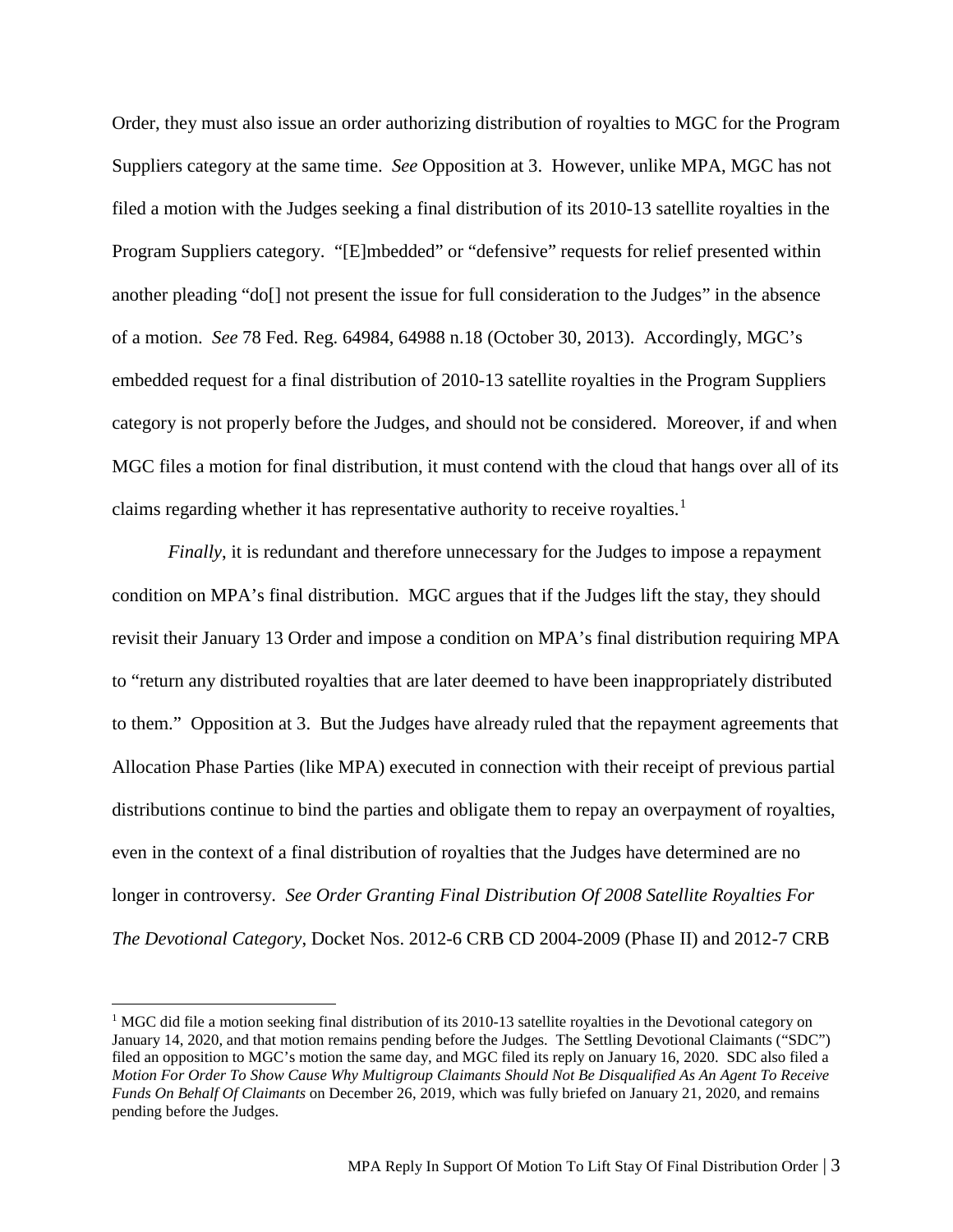SD 1999-2009 (Phase II) at 2, n.3 (December 22, 2015). MPA, as the category representative of the Program Suppliers category, executed agreements as to each of the 2010-13 satellite royalty funds promising to remit any distribution amounts received exceeding a final award in connection with their previous partial distributions. Accordingly, MGC's final argument is without merit.

#### **CONCLUSION**

For all of the foregoing reasons, MPA's Motion should be granted. The Judges should issue an order (1) lifting the stay imposed in the Stay Order, and (2) directing the Licensing Division to make a final distribution of 2010-13 satellite royalties to MPA on or after March 5, 2020, as required by the January 13 Order.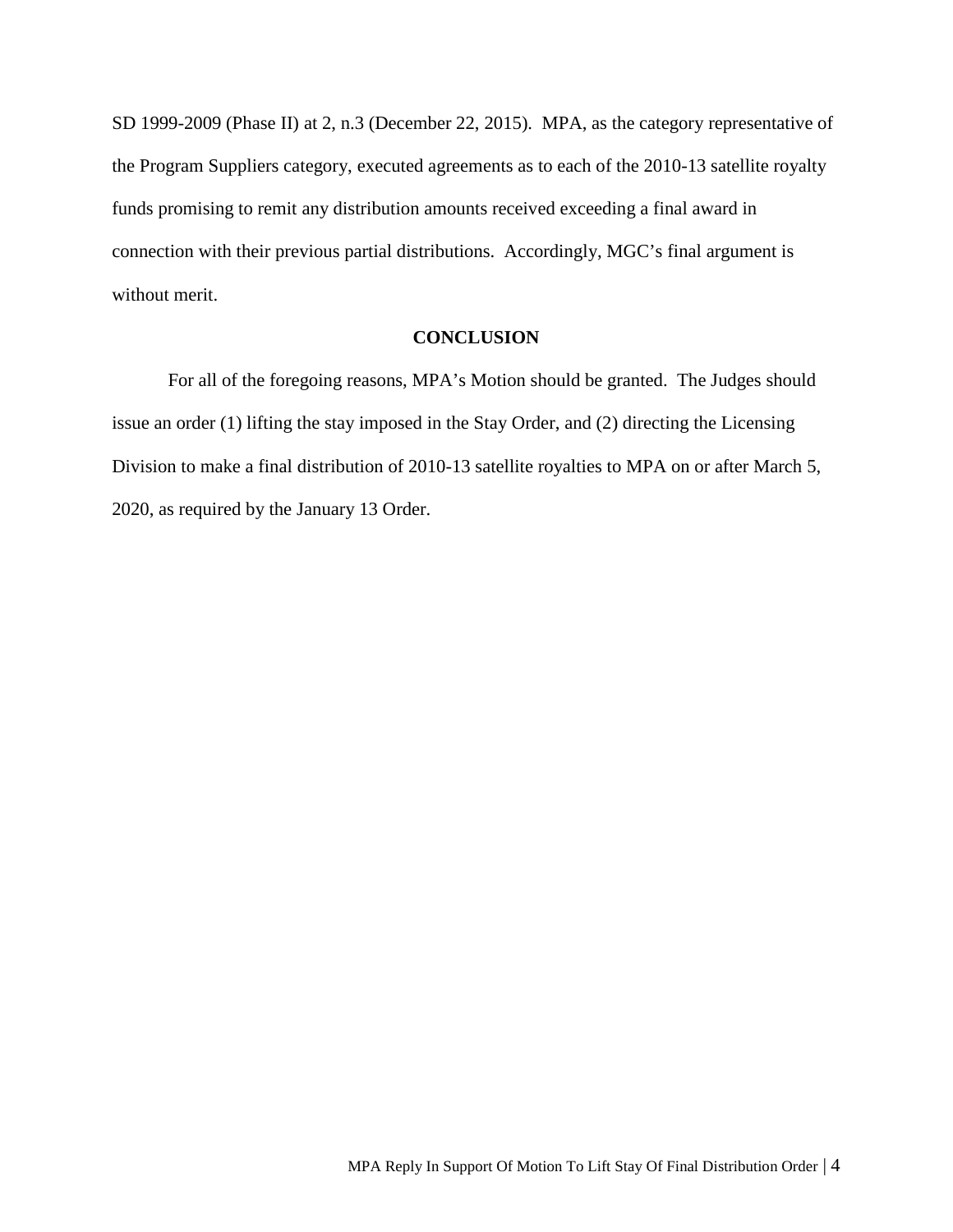Respectfully submitted,

### **MPA-REPRESENTED PROGRAM SUPPLIERS**

**\_\_\_\_\_\_\_\_\_\_\_\_\_\_\_\_\_\_\_\_\_\_\_\_\_\_\_\_\_\_\_\_\_\_\_\_\_\_\_\_\_\_\_**

*/s/ Gregory O. Olaniran*

Gregory O. Olaniran D.C. Bar No. 455784 Lucy Holmes Plovnick D.C. Bar No. 488752 J. Matthew Williams D.C. Bar No. 501860 Theresa B. Bowman D.C. Bar No. 1012776 MITCHELL SILBERBERG & KNUPP LLP 1818 N Street N.W., 7th Floor Washington, D.C. 20036 Telephone: (202) 355-7817 Fax: (202) 355-7887 goo@msk.com lhp@msk.com mxw@msk.com tbb@msk.com

Dated: February 13, 2020